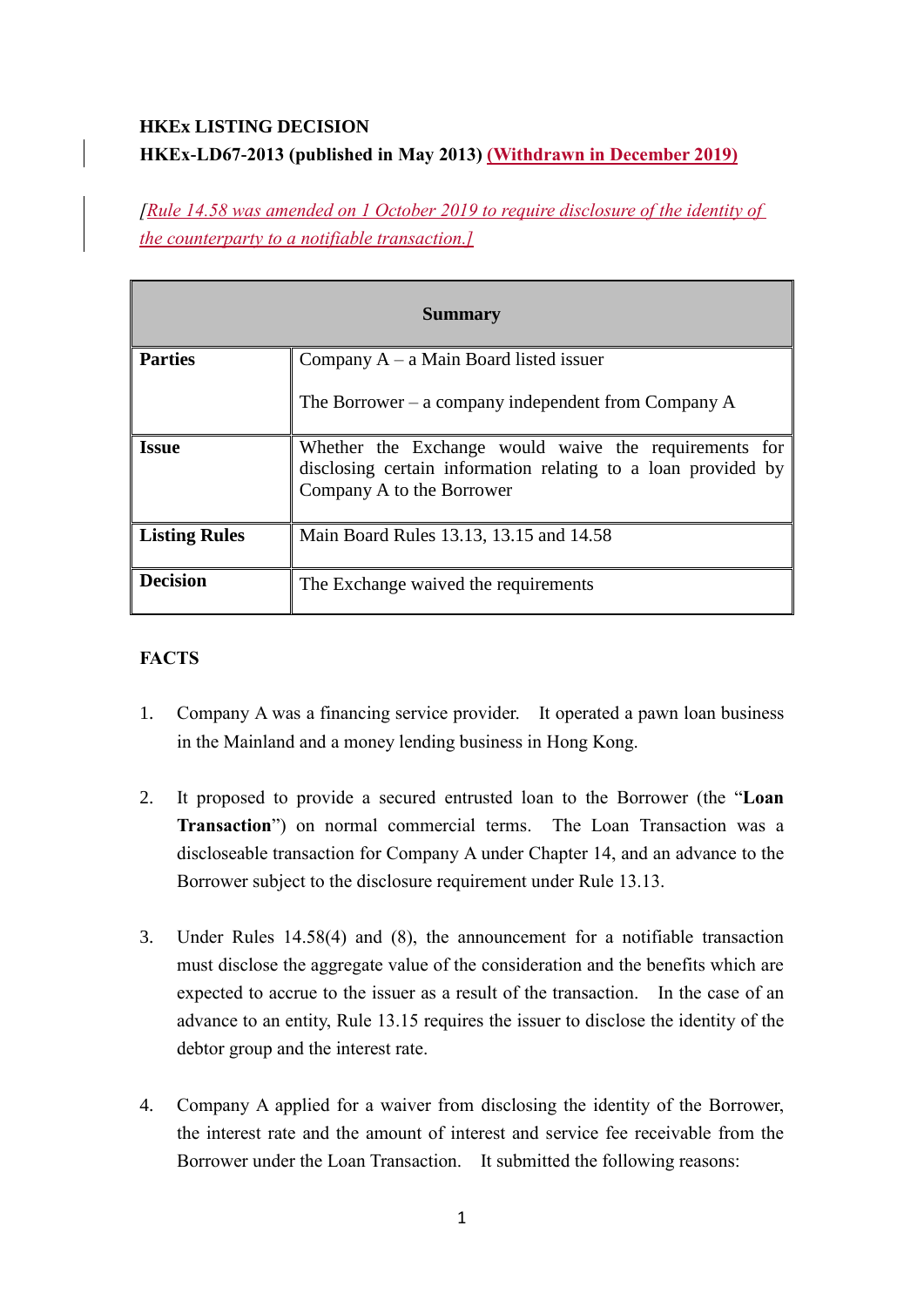- Provision of financing service was the principal business of Company A. Disclosing the actual interest rates and service fees for its loan transactions with customers might undermine its competitiveness in the market.
- Company A's customers would be unwilling to allow it to disclose their identities in public documents as it might create unnecessary negative impact on their business operations.
- It would be unduly burdensome and impractical for Company A to strictly comply with the disclosure requirement.
- 5. Company A proposed to provide the following alternative disclosure in the announcement:
	- the Borrower's principal activity, its business relationship with Company A, and any default in the past;
	- the range of interest rates and service fees payable by the Borrower for the Loan Transaction;
	- details of the collateral and other terms of the Loan Transaction; and
	- Company A's assessment of the credit risk relating to the Loan Transaction.

## **APPLICABLE LISTING RULES**

6. Main Board Rule 13.13 states that:

"Where the relevant advance to an entity exceeds 8% under the assets ratio defined under rule 14.07(1), the issuer must announce the information in rule 13.15 as soon as reasonably practicable. For the avoidance of doubt, an advance to a subsidiary of the issuer will not be regarded as an advance to an entity."

7. Main Board Rule 13.15 states that: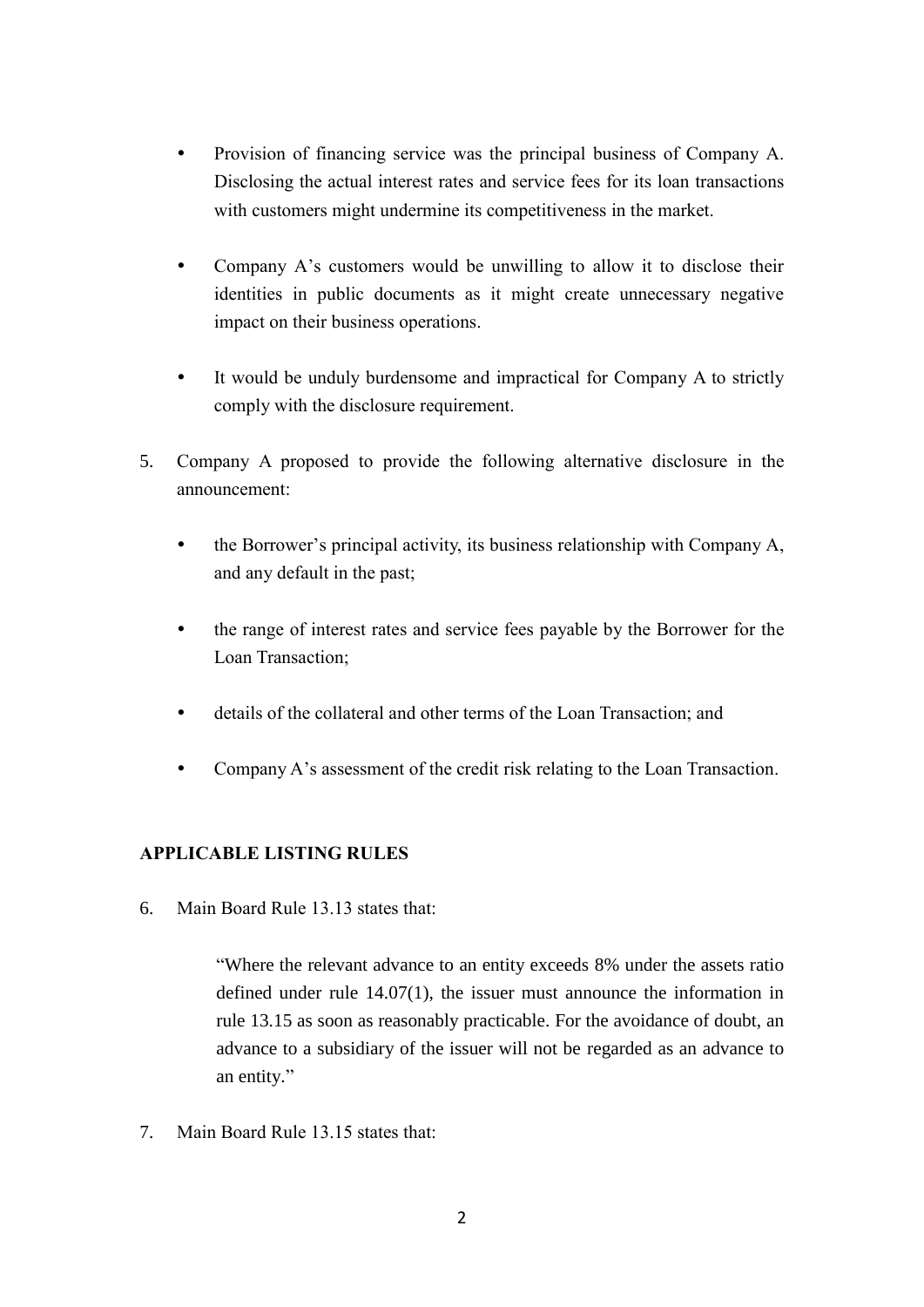"Under rule 13.13 or 13.14, issuers must announce details of the relevant advance to an entity, including details of the balances, the nature of events or transactions giving rise to the amounts, the identity of the debtor group, interest rate, repayment terms and collateral."

8. Main Board Rule 14.58 states that

"The announcement for a share transaction, discloseable transaction, major transaction, very substantial disposal, very substantial acquisition or reverse takeover must contain at least the following information:-

…

- (4) the aggregate value of the consideration, how it is being or is to be satisfied and details of the terms of any arrangements for payment on a deferred basis. If the consideration includes securities for which listing will be sought, the listed issuer must also include amounts and details of the securities being issued;
- …
- (8) the reasons for entering into the transaction, the benefits which are expected to accrue to the listed issuer as a result of the transaction, and a statement that the directors believe that the terms of the transaction are fair and reasonable and in the interests of the shareholders as a whole; and

…"

#### **ANALYSIS**

9. Chapter 14 governs an issuer's transactions having material impacts on its financial position. It seeks to ensure that shareholders are informed of these transactions and, if they are material, have an opportunity to vote on them. Rules 13.13 to 13.15A require an issuer to make proper disclosure to allow investors to assess the risks and exposure of its material advances to other entities.